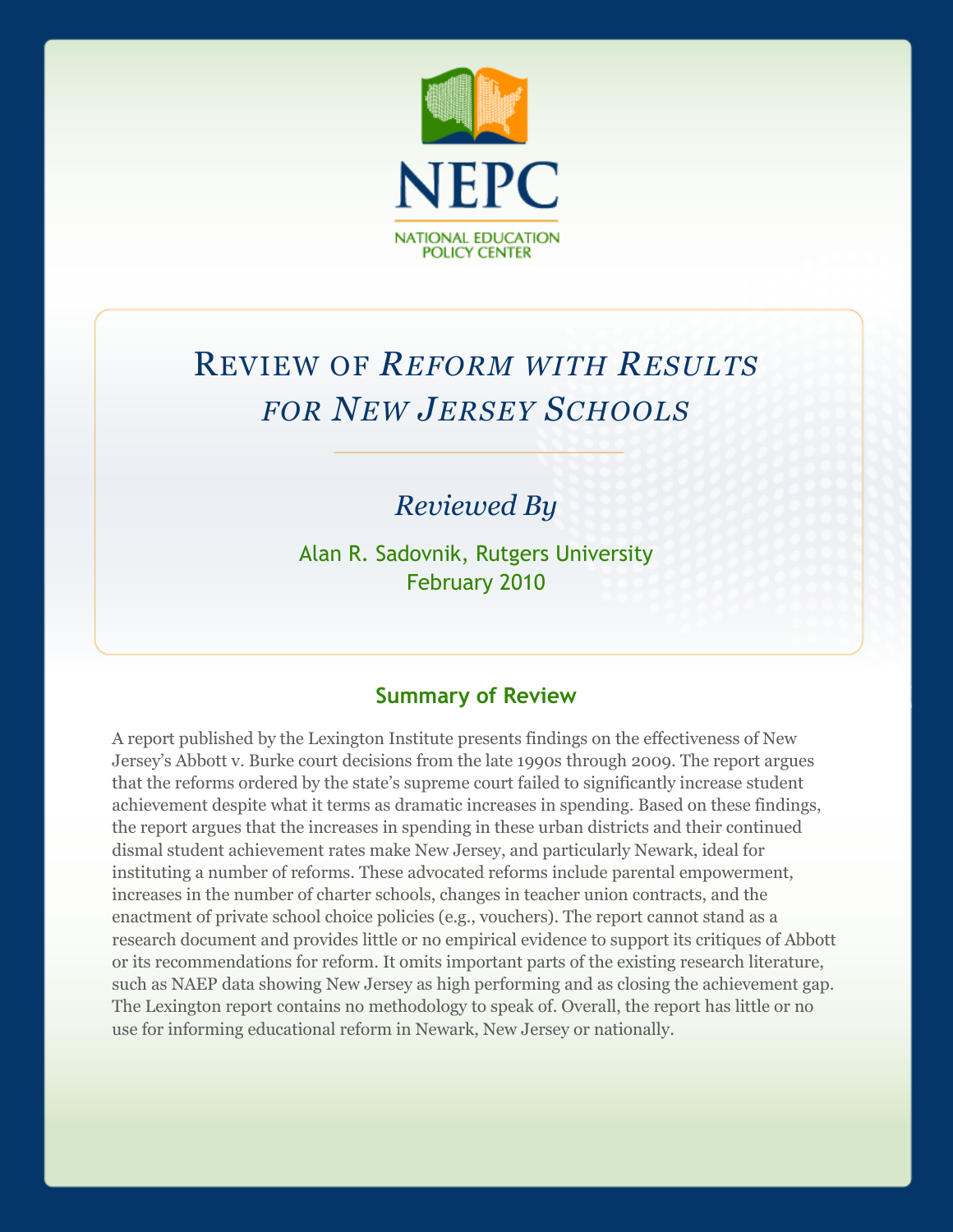**Kevin Welner** *Editor*

**William Mathis** *Managing Director*

#### **Erik Gunn**

*Managing Editor*

#### **National Education Policy Center**

**School of Education, University of Colorado Boulder, CO 80309-0249 Telephone: 303-735-5290 Fax: 303-492-7090**

**Email: NEPC@colorado.edu http://nepc.colorado.edu**

**Publishing Director: Alex Molnar**



This is one of a series of Think Twice think tank reviews made possible in part by funding from the Great Lakes Center for Education Research and Practice. It is also available at http://greatlakescenter.org.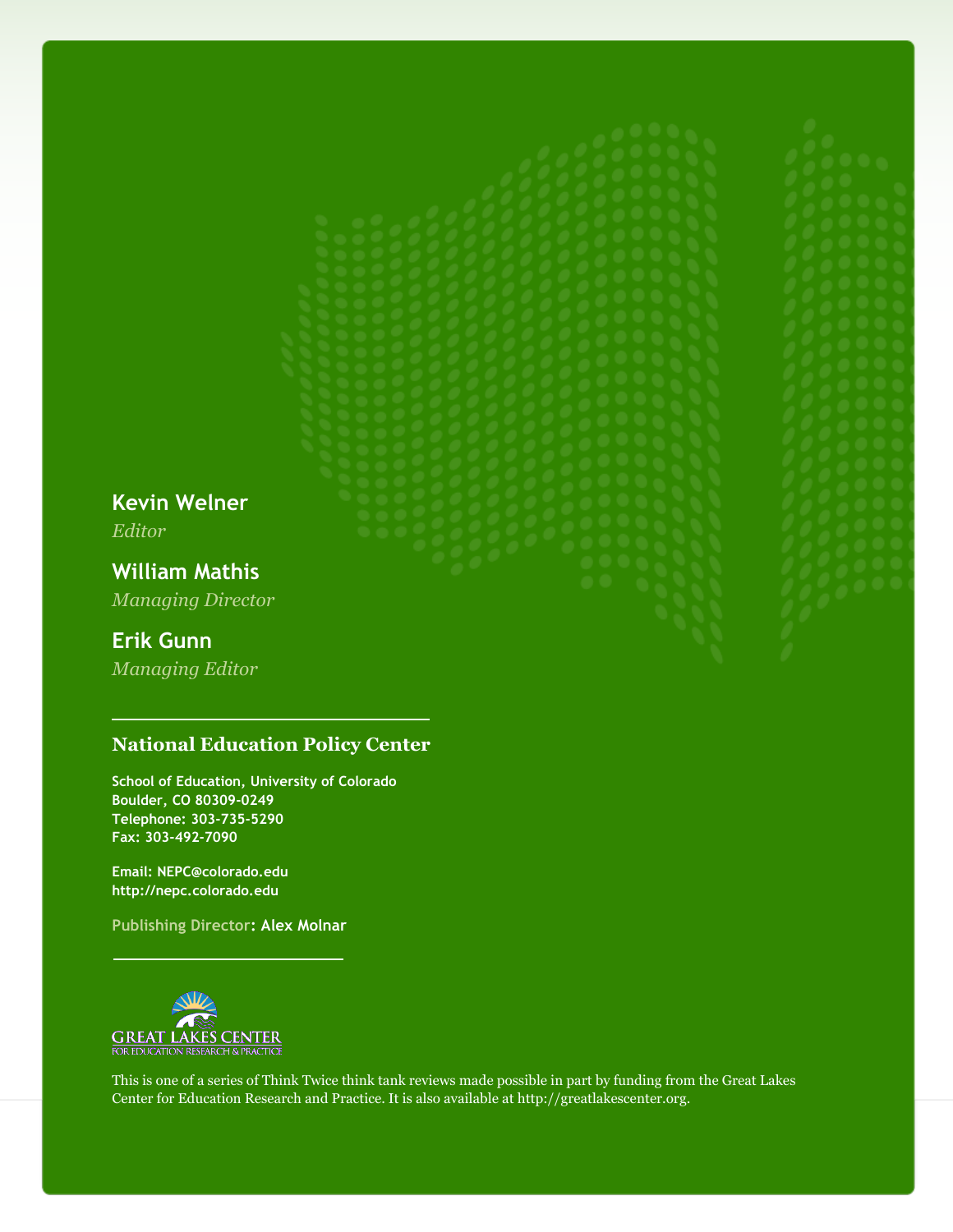# REVIEW OF *REFORM WITH RESULTS FOR NEW JERSEY SCHOOLS Alan R. Sadovnik, Rutgers University*

#### **I. Introduction**

*Reform with Results for New Jersey Schools*, by Lori Drummer and Don Soifer and published by the Lexington Institute, presents their findings regarding the effectiveness of the reforms prompted by New Jersey's *Abbott v. Burke* litigation, including decisions of the state supreme court from the late 1990s through 2009.<sup>1</sup> The report argues that these reforms failed to significantly increase student achievement despite what it characterizes as dramatic increases in spending.<sup>2</sup> The authors state that the court-mandated reforms were too prescriptive and resulted in stifling bureaucratic expansion. Based on these findings, the report contends that New Jersey is now an ideal place to institute a number of reforms, including parental empowerment, changes in teacher union contracts, increases in the number of charter schools, and the enactment of private school choice policies such as vouchers. The report's critique of the Abbott reforms and its recommendations for reform are consistent with recently elected New Jersey Governor Chris Christie's educational agenda. 3

#### **II. Findings and Conclusions of the Report**

The Lexington report finds that despite dramatic increases in spending in the Abbott districts, student achievement has only marginally increased; and not to the degree that the large investments may be considered justified. The report highlights Facebook founder Mark Zuckerberg's \$100 million gift to improve public education in Newark,<sup>4</sup> the state's largest city, and indicates that the failure of the Abbott reforms requires a different set of reforms to improve what it characterizes "as the extreme public costs and abysmal student performance in the state's urban districts" (p. 1). The different reforms the report advocates would involve giving school leaders autonomy over finances, school level accountability for results, and school choice for parents (p. 1).

The report relies primarily on two sources for its findings, former Assistant Commissioner of Education, Gordon MacInnes' book, *In Plain Sight* <sup>5</sup> and the report *Money for Nothing* by the New Jersey school choice advocacy group, Excellent Education for Everyone.<sup>6</sup> It uses MacInnes, who from 2002-2007 was in charge of implementing the Abbott reforms and improving student achievement in the state's poorest districts, to argue that the Abbott reforms were ineffective. Whole School Reform (WSR) was especially singled out as an ineffective and expensive program.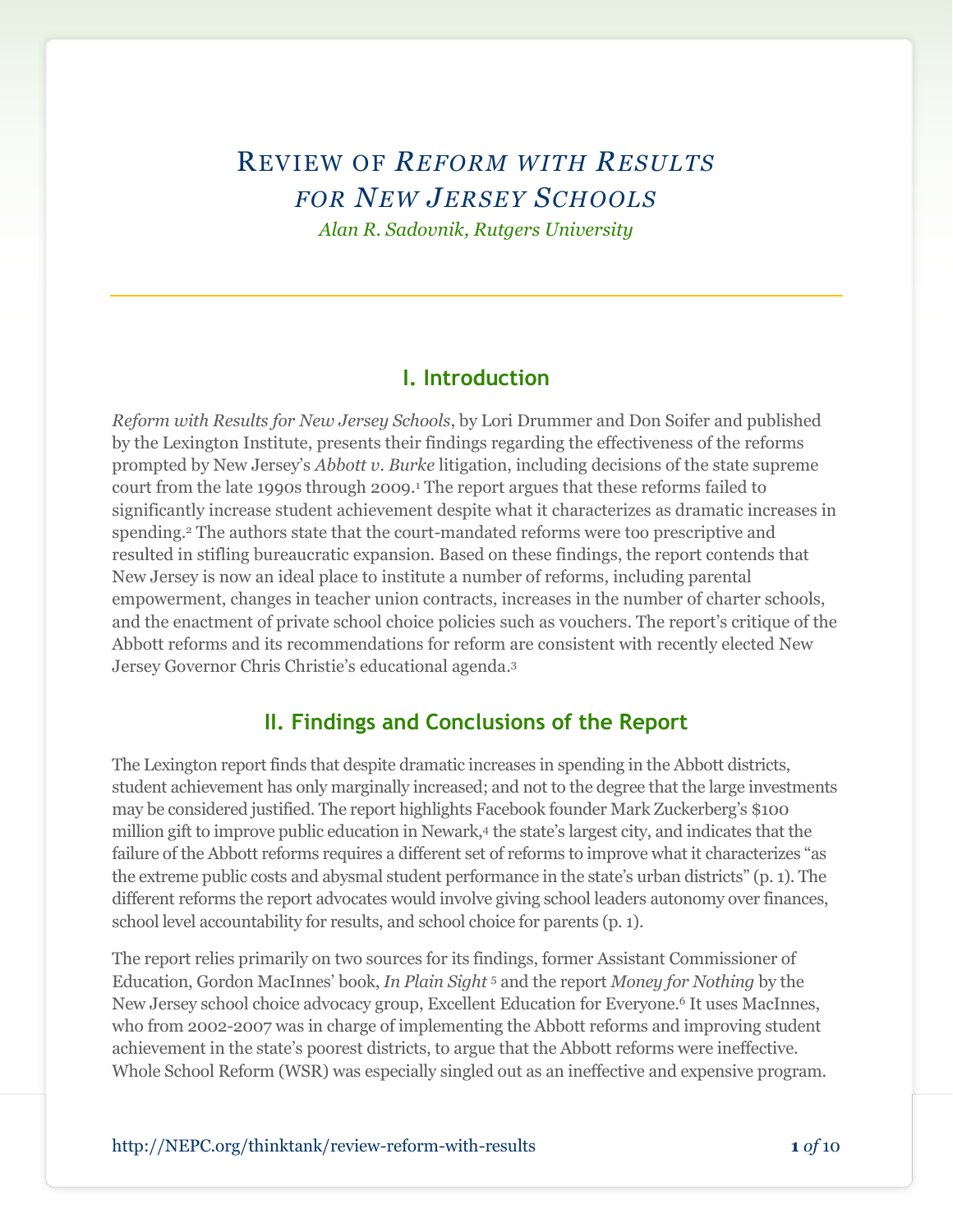The report uses *Money for Nothing* to argue that, despite funding levels dramatically above those of most urban districts, Newark's students continue to perform at extremely low levels and with little or suspect transparency (p. 2). Using National Assessment of Educational Progress (NAEP) results from 2005 and 2009, the *Money for Nothing* report indicates although overall scores for New Jersey increased a little, scores for black students remained low and any gains at the fourth grade disappeared by eighth grade and high school (p. 3).

In terms of funding, the report cites *Money for Nothing's* finding that Newark Public Schools (NPS) spent \$22,251 per student in 2006-2007 (p. 2). But this calculation does not count pre-K and charter school students, who are included in NPS funding. That is, the report's calculation uses the whole amount received by the district, including the amounts passed through to charters and for pre-K, but it then eliminates the charter and pre-K funding from the denominator, making it appear as if the district schools receive more than they actually do. When these students are properly counted, the actual cost is closer to \$18,000 per student. The report then indicates that, from 1997-2006, when the Abbott districts had to be funded at the average of the highest wealth districts in the state, funding in the urban districts increased "from \$9,675 to \$16,758—or an increase of 74 percent" (p. 4). It states that in the urban districts, there has been little payoff with respect to student performance, especially for black students, and then concludes that the Abbott mandates hindered rather than helped improve urban schools.

The report contends that a different approach is therefore needed. It points to Newark as a good testing ground for the recommended reforms, because Mayor Cory Booker and Governor Christie have pledged a major shakeup of educational policies in this state-operated district (p. 7). These reforms, the report suggests, should begin at the school level, where leaders need control of their schools and teachers need more control of their classrooms. Teacher contract reform is also advocated, including the elimination of teacher seniority in layoffs and the implementation of a teacher evaluation system linked to student achievement. This type of evaluation should—according to the report—be used in tenure, dismissal and merit pay decisions. Such changes are presented as essential in order to remove these impediments to school improvement (pp. 8-9).

Finally, the report maintains that parental empowerment and increased educational options are essential for educational improvement. MacInnes' characterization of school choice programs such as vouchers, charter schools and magnets as "small scale triumphs" is cited as a rationale for expanding these options. Citing evidence from the New Jersey Charter School Association, the state's charter advocacy group, the Lexington report also states that "charter schools in the state have a proven track record" (p. 11), with higher achievement and high school graduation rates than public schools in the same districts and at a lower cost than district public schools (p. 11). Other options recommended in the report are statewide virtual schools and tuition vouchers for attending private schools.

## **III. The Report's Rationale for its Findings and Conclusions**

As discussed below, the report is designed to offer a one-sided presentation, and it largely avoids research-based conclusions. Accordingly, the rationale appears to simply be a continuation of

http://NEPC.org/thinktank/review-reform-with-results **2** *of* 10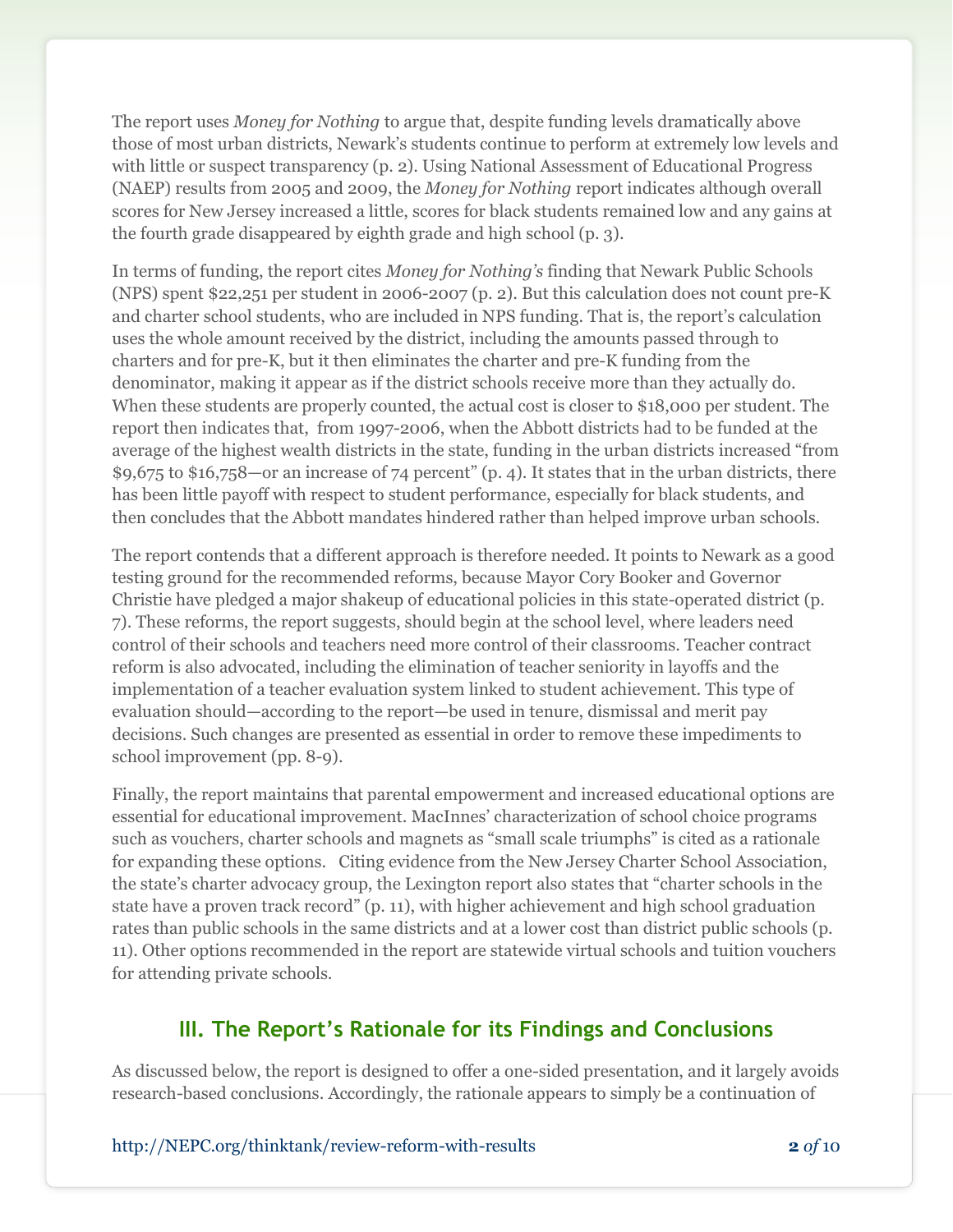the broad attack on traditional public education that began in 1983 with *A Nation at Risk*. <sup>7</sup> It is a straightforward advocacy document for market-based and competition-oriented reforms such as test-based accountability, the elimination of teacher tenure, and parental choice. Traditional public education is portrayed as responsible for limiting the life chances of low-income children and children of color, and the report suggests that failures of New Jersey's Abbott reforms justify the implementation of accountability and market-based reforms. Throughout the report, the evidence is tailored to support pre-determined analysis and conclusions.

## **IV. The Report's Use of Research Literature**

The Lexington report makes little use of the existing literature, cherry-picks evidence from education advocacy groups and non-research based sources, and often cites them out of context. For example, the report cites *In Plain Sight* only when it is critical of Abbott, and primarily with respect to whole-school reform. It fails to cite MacInnes' positive conclusions, especially with regard to the moral necessity of adequate funding for poor students and the successes of its early-childhood and literacy programs. MacInnes believes that money does matter if spent wisely and effectively, and his book is not the universal condemnation of *Abbott* that the report insinuates. Similarly, with regard to school choice programs, while MacInnes does characterize some as "small scale triumphs" he also argues that these cases have questionable replicability.

Additionally, the Lexington report relies overwhelmingly on advocacy group reports and omits any literature that would paint a more complex or different picture. These omissions include the summary by New Jersey's Education Law Center,<sup>8</sup> as well as the critical review by Baker and Welner of the cohort of studies concluding that court-mandated school finance reforms have had disappointing results.<sup>9</sup> Through a reanalysis of history and data from Kentucky, Massachusetts, New Jersey and Wyoming (the four states analyzed by Hanusek and Lindseth),<sup>10</sup> Baker and Welner point to positive effects from each state's court decisions. Similarly, Resch demonstrates that Abbott spending had positive effects on student achievement and that the spending was a worthwhile investment—providing additional evidence that money matters and in New Jersey made a difference in the Abbott districts.<sup>11</sup>

*Education Week's* "Quality Counts," as only one illustration, belies the Lexington Institute's foundational claim of a failed system. According to the publication's latest rankings, New Jersey rated an "A-" grade and is ranked third on the "Chance for Success" index based on 13 factors that have a significant impact on whether children succeed in school. In direct contradiction to Lexington's findings, New Jersey also scored a second-place finish on achievement, as measured by student performance on the National Assessment of Education Progress (NAEP). The state also recorded the highest graduation rate (83.3%) in the nation. Perhaps most importantly, given the focus on vulnerable students, New Jersey had among the highest rates for closing the achievement gap between low-income and non-low-income students between 2003 and 2009, narrowing the achievement gap 4.2% at the fourth-grade level and 4.1% at the eighth-grade level on NAEP scores. For the equity and adequacy of the education finance system, New Jersey posted the third-highest score among the 50 states. 12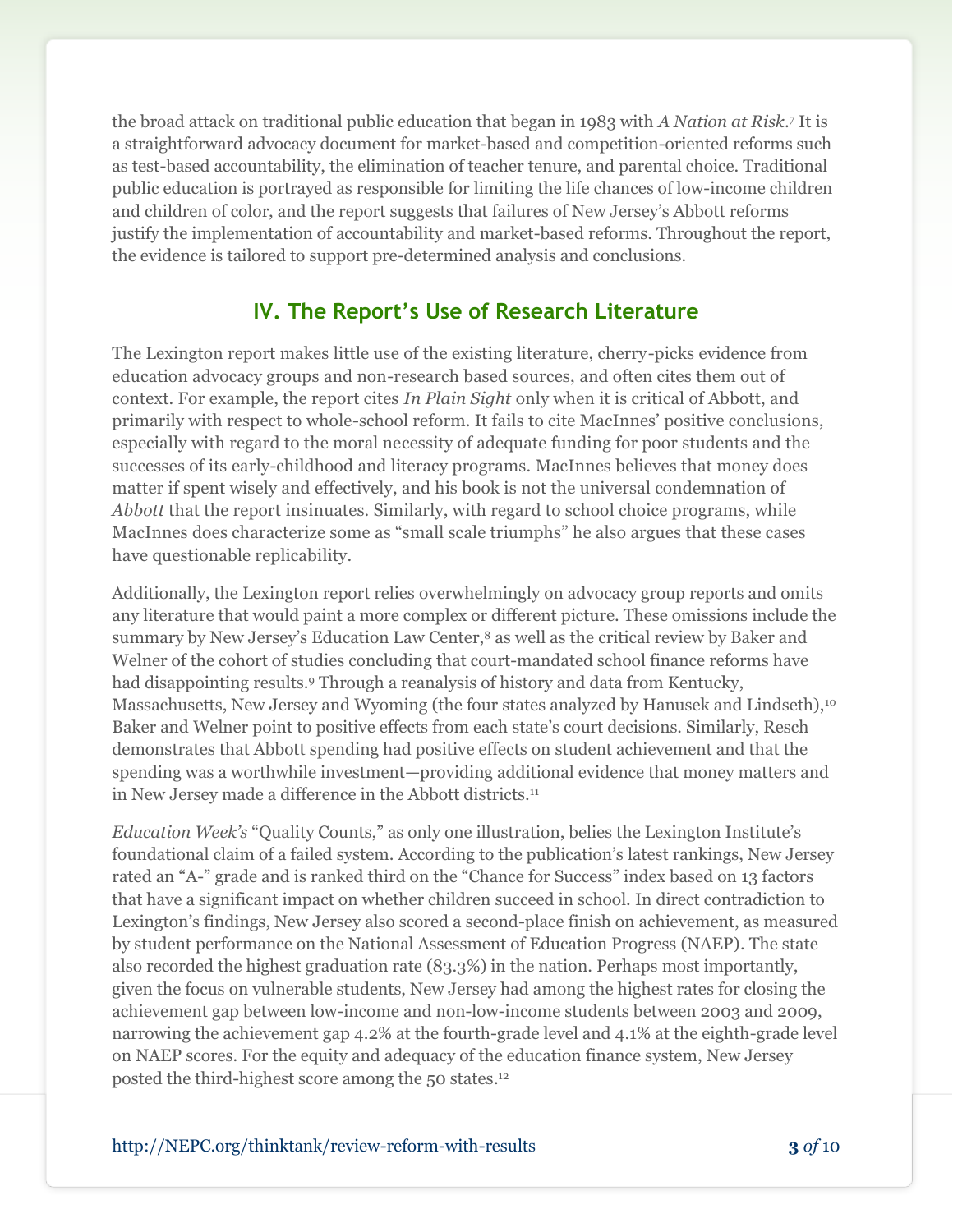While New Jersey undeniably has remaining problems and *Education Week*'s rankings may be argued, Lexington's use of NAEP scores to portray a poorly performing state simply does not match the facts.

It should also be noted that the Lexington report fails to include empirical studies on the effects of charter schools on student achievement. This includes both studies that support<sup>13</sup> and reject their conclusions.<sup>14</sup> Most striking is the omission of the work of Gary Miron, who has evaluated the statewide effects of charter schools for the past two decades. <sup>15</sup> Finally, although the report claims that teacher union contracts prohibit meaningful reform and protect incompetent teachers, the authors provide no empirical evidence to support their claims.

#### **V. Review of the Report's Methods**

The report has no methodology to speak of. The report includes only a few descriptive charts of NAEP data which, as noted, vary considerably in interpretation from *Education Week's* interpretation. There is little to no discussion of the methods employed in the report, nor did the authors conduct any original analyses in their portrayal of achievement and funding data. The results are not consistent with New Jersey school funding and charter school research presented by a number of other educational researchers.<sup>16</sup>

With regard to charter school funding, Lexington fails to acknowledge that many of the most effective charter schools in the state, especially those that are part of national networks such as KIPP and Uncommon Schools, raise significant amounts of private philanthropic funding; reports about this funding are not readily available, and the funding raises these charters' perpupil spending dramatically.<sup>17</sup> To cite only data from the New Jersey Charter School Association interjects considerable bias. Similarly, the report's analysis of charter school performance cites the most general evidence comparing district and charter schools in the same districts. Consequently, the authors ignore a body of research indicating that Newark charter schools perform at similar levels to district schools, when controlling for family background and other variables.<sup>18</sup> Without a more sound and comprehensive methodology, the reader has no way of knowing that charter school performance is, in fact, far more variable, and that there are significant numbers of failing charter schools in New Jersey.<sup>19</sup> For example, although the state achievement data cited from the New Jersey Charter School Association does show that charter schools have higher test scores than traditional public schools in the same district, without controlling for student background variables and percentages of English learners and students with disabilities, it is impossible to know if these differences are a result of charter schools or student population characteristics.

Outside of advocacy reports, there is little or no evidence given to support the efficacy of the recommended reforms. Yet, as summarized in the next section, there is a significant body of high-quality research that contradicts the report's conclusions.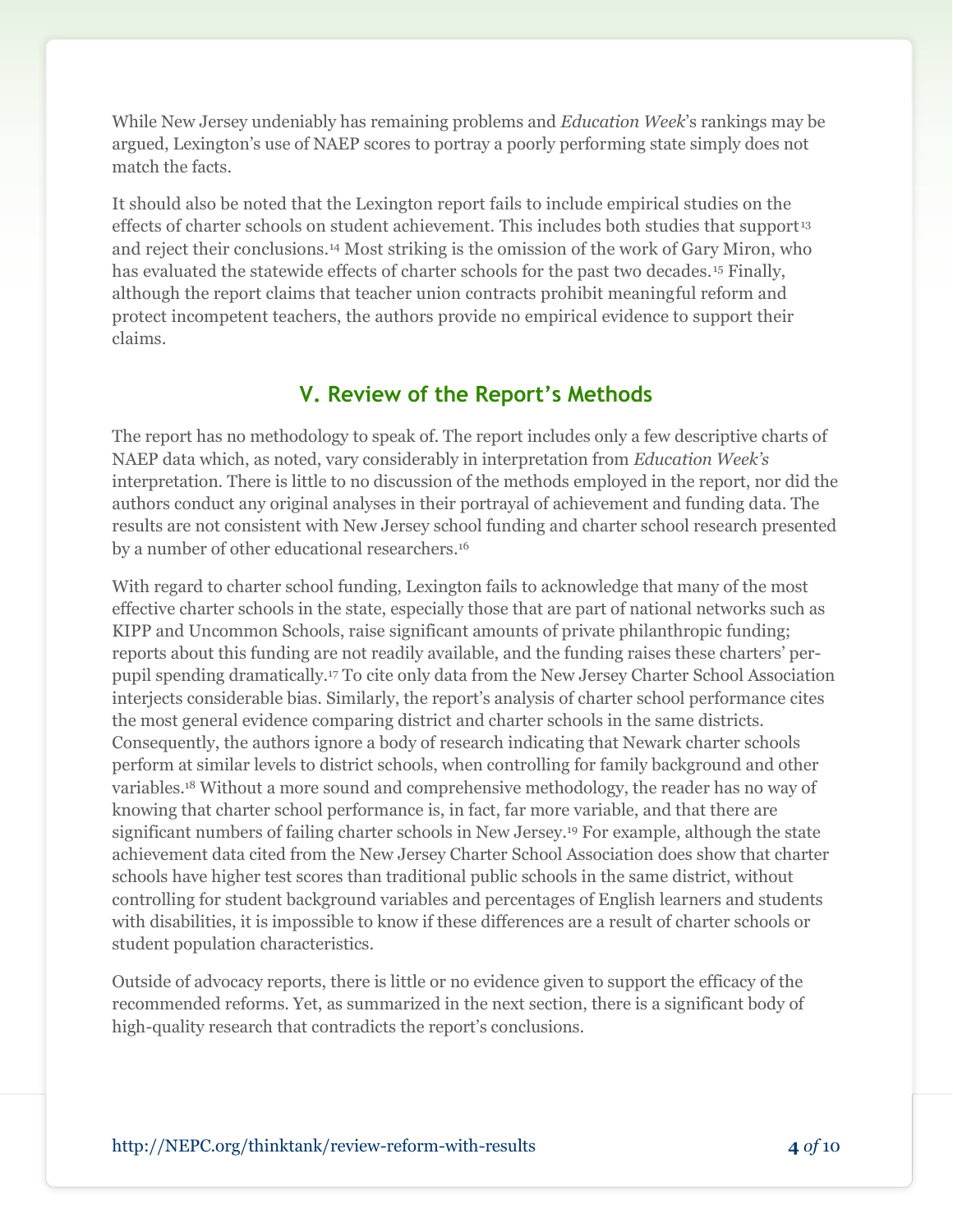# **VI. Review of the Validity of the Findings and Conclusions**

Based on the problems cited above, the report's findings and conclusions are suspect. Even an advocacy report has an obligation to reach conclusions based on all of the available evidence, not simply that which supports its point of view.

Lexington's gloomy conclusions in the report about the *Abbott* litigation appear to be vastly overstated. Even setting aside the limitation that the report evaluated all of the Abbott reforms merely on the basis of NAEP scores (which is an inappropriate strategy), the evidence does not support those conclusions. For instance, and in addition to the information presented above, achievement gains in elementary school appear to be related to the Abbott pre-school mandate.<sup>20</sup> Likewise, Linda Darling-Hammond highlights the successes of Abbott's early childhood and pedagogic reforms, as well as the successes of some of the urban districts. She points, for instance, to Orange, which serves "more than 70% low-income students, 83% African American and the remainder Latino and Haitian," and notes that it "jumped from a 4<sup>th</sup>-grade reading proficiency rate of 22% in 1999 to 75% by 2007, nearly at the state average."<sup>21</sup>

Regarding the paramount claim of massive increases in funding with little effect on achievement, it would be expected that this issue would be given close attention. Instead, the authors quote one source, provide anecdotes, and present their point through a chart of eighthgrade Black student NAEP reading scores compared with a separate chart for New Jersey total expenditures. The reader is expected to infer comparability and causality from this presentation. This is far from an acceptable procedure.

The report's discussion of charter schools is also, as noted earlier, superficial and selective. It ignores, for instance, the research of Lubienski and Lubienski, who found that when family background is controlled, district public schools outperform charters.<sup>22</sup> It also omits the Center for Research on Educational Outcomes (CREDO) study, which indicated that there were wide variations in the quality of charter schools in the United States and that, on the whole, charter school students performed below district public school students.<sup>23</sup>

The report's discussion of the efficacy of vouchers also omits important evidence. For example, Van Dunk and Dickman argue that, given the lack of accountability in the Milwaukee voucher program, it is difficult to make claims that students in voucher schools outperform those in district schools.<sup>24</sup> Metcalf's studies of the Cleveland voucher program found that there was no significant difference in achievement between voucher students and their public school peers, after controlling for socioeconomic and other background variables.<sup>25</sup> Overall, the research on voucher achievement suggests little if any effect.<sup>26</sup>

Also problematic is the Lexington report's contention that teacher union contracts contribute to lesser education quality in New Jersey. The authors use the Newark teacher contract to illustrate how it protects ineffective teachers from dismissal. Lexington contends the seniority-based layoff system in Newark results in retaining many experienced but ineffective teachers while losing many effective young teachers. The report calls for reforms in teacher evaluation and rewards, including merit pay for teachers who increase student achievement. However, the authors give no empirical evidence to support their claims or proposals and, again, ignore any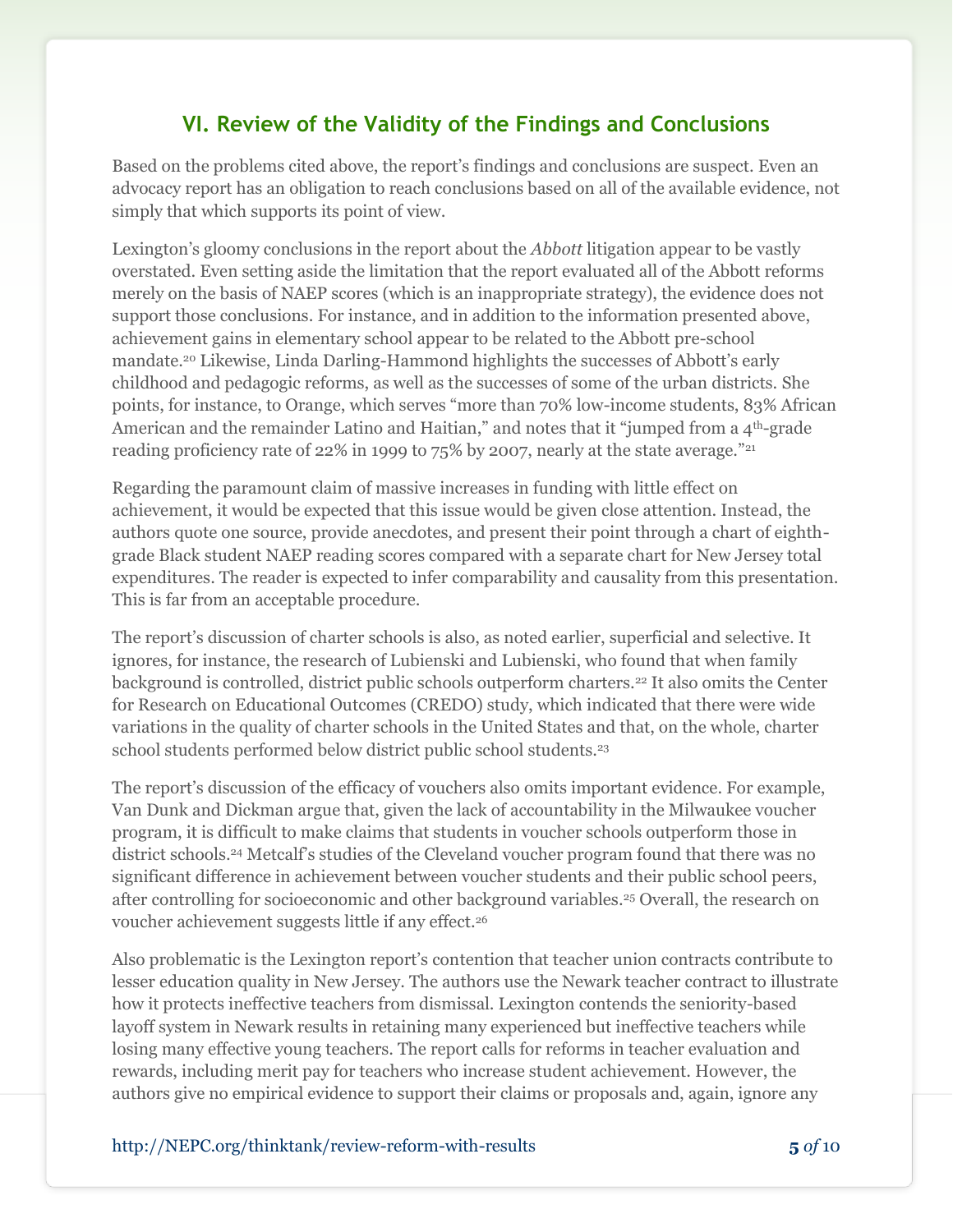competing evidence. Merit pay is far from a proven strategy. An experimental study by the National Center for Performance Incentives at Vanderbilt, for instance, did not support the hypothesis that performance-based compensation results in increased student performance.<sup>27</sup> In addition, as Bruce Baker has pointed out, value-added models and non-seniority based layoffs are far more complicated and will not easily solve the problems outlined by Lexington.<sup>28</sup>

Finally, the report ignores decades of sociological research on education demonstrating that family background remains the strongest predictor of student performance. Although schools have the potential to close the achievement gap, it is also the case that poverty matters. Although not an excuse, poverty-related obstacles remain important in school and student success and failure. Using a natural experiment, a recent report from the Century Foundation, for instance, demonstrates that poor children residing in middle-class neighborhoods and attending middleclass schools achieve at higher levels than poor children residing in low-income neighborhoods and attending low-income schools—even when strong academic supports are provided.<sup>29</sup> Schools must be part of the solution, but families, communities, and the creation of economic and occupational opportunities are also central. Diane Ravitch, whose work was influential in advancing many of the reforms now advocated in this Lexington report, has now rejected them, concluding that research has demonstrated that they threaten the fabric of American public education.<sup>30</sup>

## **VII. Usefulness of the Report for Guidance of Policy and Practice**

The Lexington report is of little use in policy debates about the improvement of urban schools. School improvement should be driven by sound research studies that provide carefully collected evidence of the efficacy of different types of reforms and that are grounded in sound social science methodology. Given its failure to build on this type of research, this report will be useful only to those already predisposed to its point of view. For those truly committed to effective school reform, a more balanced approach is required. It is imperative that current reform efforts in New Jersey and especially those in Newark be informed by stronger research evidence as the city proceeds with its educational reform plans.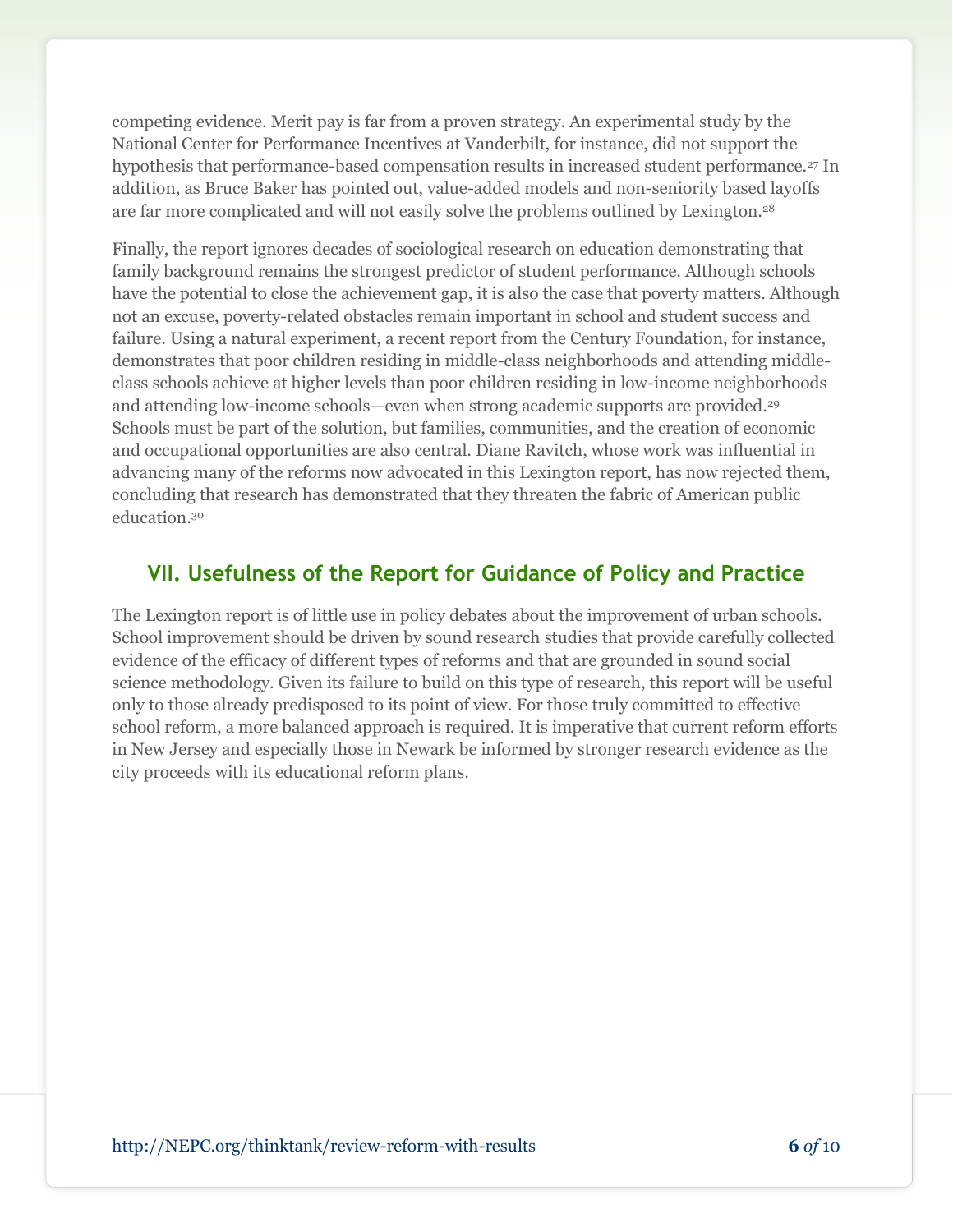#### **Notes and References**

1 Drummer, L. & Soifer, D. (2010). *Reform with Results for New Jersey Schools.* Lexington Institute. Retrieved December, 15, 2010 from http://www.lexingtoninstitute.org/library/resources/documents/Education/ ReformWithResultsForNJSchools.pdf.

2 These included including mandatory pre-school for three- and four-year olds, whole school reform, supplemental services to meet the needs of low-income children, funding for new and/or renovated facilities, and parity funding for the Abbott districts (initially 28 and later 31 low-income urban districts).

3 Mooney, J. (2011, Jan. 12). Gov. Christie's state of the state puts education reform front and center. *NJ Spotlight.* The Lexington report also features a quotation from Gov. Christie.

4 In the interests of full disclosure, as co-director of the Newark Schools Research Collaborative at Rutgers University-Newark, the author is involved in providing research for the Newark Public Schools and the city to inform education reform plans in Newark.

5 MacInnes, G. (2009). *In Plain Sight: Simple, Difficult Lessons from New Jersey's Expensive Effort to Close the Achievement Gap*. New York: The Century Foundation.

6 Excellent Education for Everyone (2008). *Money for Nothing: We Owe our Children Better.* Newark, N.J.: Excellent Education for Everyone with support from School Watch. Retrieved February 8, 2011 , from

http://www.nje3.org/schoolwatch/moneyfornothing.pdf.

7 For a detailed analysis of federal educational policy from A Nation at Risk through NCLB see

Borman, K; Cookson, Jr, P.W.; Sadovnik, A.R., & Spade, J. (eds.) (1996). *Implementing Educational Reform: Sociological Perspectives on Educational Policy*. New York: Ablex Publishing Corporation.

Sadovnik, A.R., O'Day, J; Borhnstedt, G., & Borman, K. (Eds.) (2008). *No Child Left Behind and the Reduction of the Achievement Gap: Sociological Perspectives on Federal Educational Policy.* New York: Routledge.

8 Education Law Center (2011). Abbott Myths Debunked. Newark: Education Law Center. Retrieved January 18, 2011, from http://www.edlawcenter.org/BustingAbbottMyths.htm.

9 Baker, B.D., & Welner, K.G. (2011). School Finance and Courts: Does Reform Matter, and How Can We Tell? *Teachers College Record*, *113*(11). Retrieved January 20, 2011, from http://www.tcrecord.org/content.asp?contentid=16106.

10 Hanushek, E. A., & Lindseth, A. (2009). *Schoolhouses, Courthouses and Statehouses*. Princeton, N.J.: Princeton University Press.

http://NEPC.org/thinktank/review-reform-with-results **7** *of* 10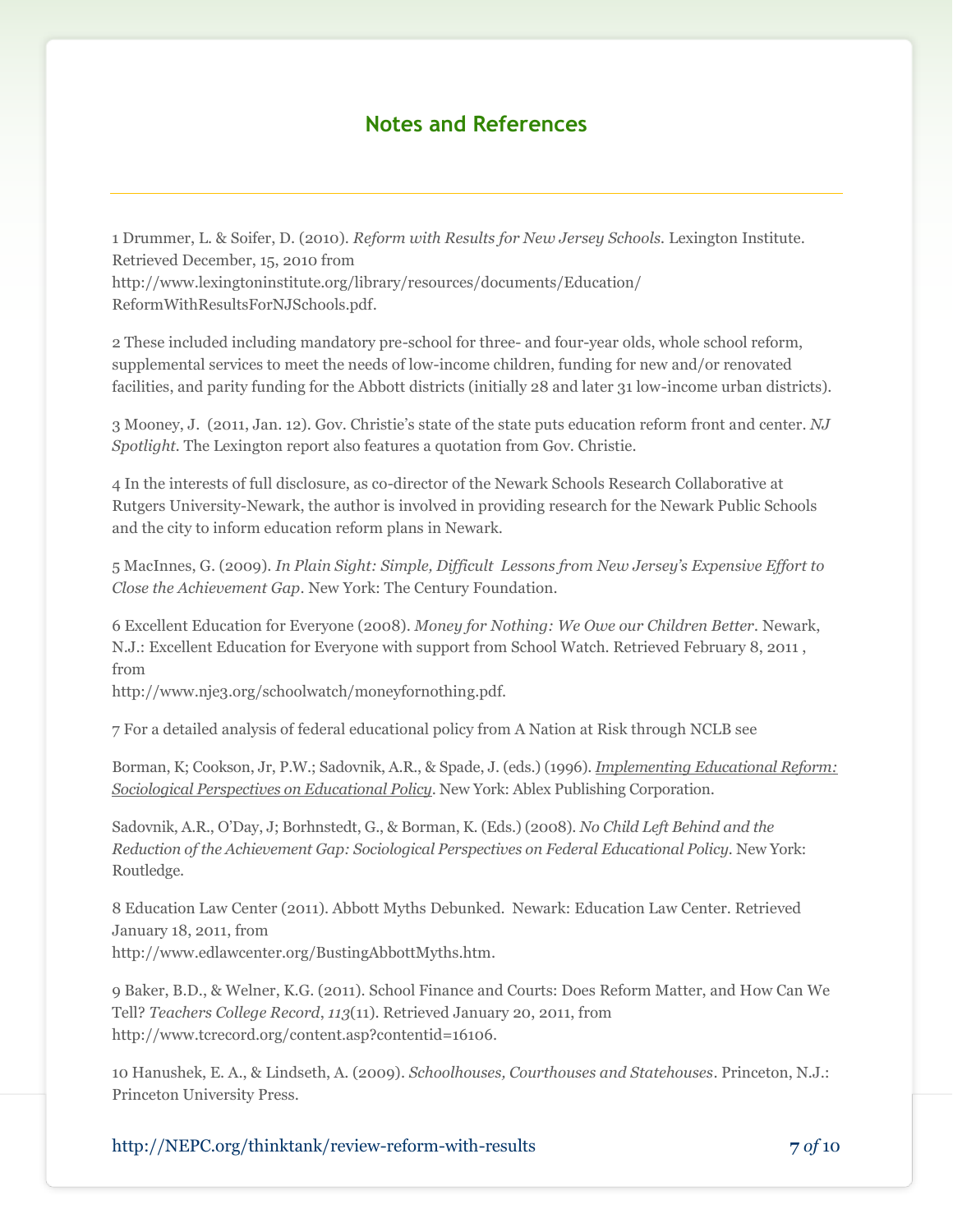11 Resch, A.M. (2008). Three Essays on Resources in Education. Unpublished doctoral dissertation. Ann Arbor: University of Michigan. Retrieved January 20, 2011, from http://deepblue.lib.umich.edu/bitstream/2027.42/61592/1/aresch\_1.pdf.

12 Education Law Center (2011, Jan. 11). New Jersey gets top marks on nation's report card (press release). Retrieved January 15, 2011, from http://www.edlawcenter.org/ELCPublic/elcnews\_110111\_NewJerseyGetsHighMarks.htm.

For the full report see

Education Week, (2011). Quality Counts 2011. Washington, DC: Author. Retrieved January 16, 2011, from http://www.edweek.org/ew/toc/2011/01/13/index.html.

13 Hoxby, C.M. (2004). *Achievement in charter schools and regular public schools in the United States: Understanding the differences*. Cambridge, MA: Harvard University and the National Bureau of Economic Research. Retrieved February 8, 2011, from http://www.innovations.harvard.edu/showdoc.html?id=4848.

Hoxby, C.M. (2009). The New York City Charter School Evaluation Project. Cambridge, MA: National Bureau of Economic Research. Retrieved December 12, 2009, from http://www.nber.org/~schools/charterschoolseval/ .

Kane, T.et al. (2009). Informing the Debate: Comparing Boston's Charter. Pilot and Traditional Schools: A Report for the Boston Foundation. Cambridge, MA: Harvard University Graduate School of Education. Retrieved December 25, 2009, from

http://www.gse.harvard.edu/%7Epfpie/pdf/InformingTheDebate\_Final.pdf.

14 Barr, J.M., Sadovnik, A.R., & Visconti, L. (2006). Charter Schools and Urban Education Improvement: A Comparison of Newark's District and Charter Schools. *The Urban Review,* 36(4): 291-312.

Center for Research on Educational Outcomes (CREDO) (2009). *National Charter School Study*. Center for Research on Educational Outcomes. Palo Alto: Stanford. Retrieved February 8, 2011, from http://credo.stanford.edu/.

Powers, J. (2009). *Charter Schools: From Reform Imagery to Reform Reality.* New York: Palgrave.

15 Miron, G., Evergreen, S., & Urschel, J. (2008). *The impact of school choice reforms on student achievement*. Boulder and Tempe: Education and the Public Interest Center & Education Policy Research Unit. Retrieved January 20, 2011, from http://nepc.colorado.edu/files/CHOICE-10-Miron-FINAL-withapp22.pdf.

16 For example, see Baker, B.D. (2010). School finance 101. Retrieved December 23, 2010, from http://schoolfinance101.wordpress.com/slide-and-data-library/.

17 Baker, B.D. (2010). On the heterogeneity of fiscal inputs to elementary and secondary schools in America: A cross-sector analysis. Retrieved December 28, 2010, from http://schoolfinance101.files.wordpress.com/2010/10/nyurunewark\_2010-b-baker.pdf.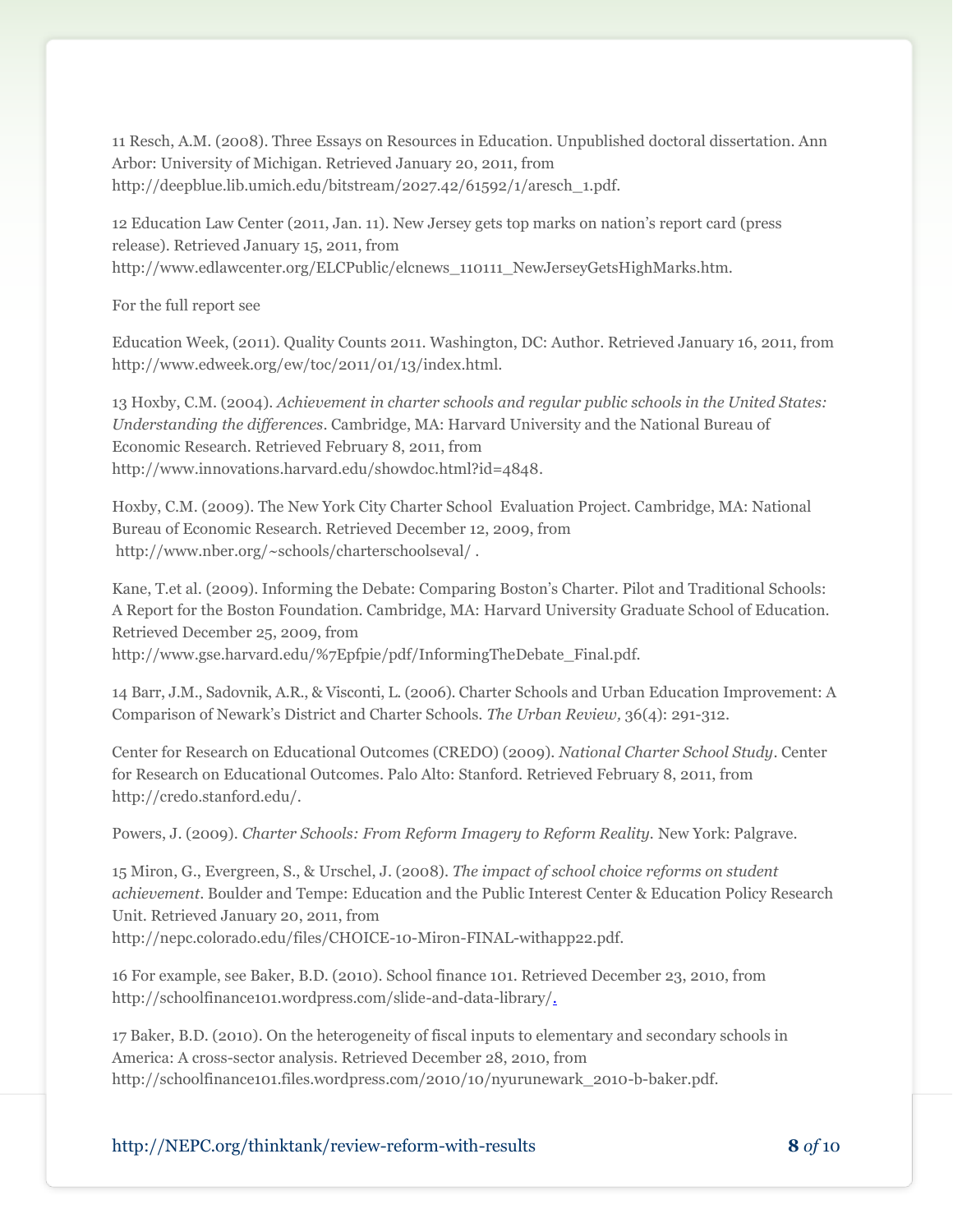Miron, G. & Urschel, J. (2010*). Equal or Fair? A Study of Revenues and Expenditures in American Charter Schools*. Boulder, CO: Education and the Public Interest Center. Retrieved January 18, 2011, from http://nepc.colorado.edu/publication/charter-school-finance.

For a discussion of charter school financing and the role of philanthropic and other organizations see Miner, B. (2010). The ultimate superpower: Supersized dollars driving Waiting For Superman agenda. *Rethinking Schools*, Not Waiting for Superman website. Retrieved January 17, 2011, from http://www.notwaitingforsuperman.org/Articles/20101020- MinerUltimateSuperpower?action=download&upname=TheUltimateSuperpower\_Miner.pdf.

18 Baker, B.D. (2010). Charter School Demographics Newark Charters and Traditional Public Schools. Retrieved January 12, 2011, from http://schoolfinance101.files.wordpress.com/2010/10/charter-schools\_oct20102.pdf.

Barr, J.M., Sadovnik, A.R. & Visconti, L. (2006). Charter Schools and Urban Education Improvement: A Comparison of Newark's District and Charter Schools. *The Urban Review,* 36(4): 291-312.

19 At a recent panel featuring the five immediate past Commissioner of Education in New Jersey (David Hespe, Vito Gagliardi, William Librera, Lucille Davy and Bret Schundler), Librera contended that the state should close down a significant number of charters schools because of low student achievement."

"Education Reform in New Jersey: Superheroes v. Real Solutions," Panel discussion organized by the Institute on Education Law and Policy, Rutgers University-Newark and the New Jersey Principals and Supervisors Association, December 13, 2010, Princeton, N.J.

20 Frede, E., Jung, K., Barnett, W. S.; Esposito Lamy, C., & Figueras, A. (2007). *The Abbott Preschool Program Longitudinal Effects Study*. New Brunswick, N.J.: National Institute for Early Education Research.

21 Darling-Hammond, L. (2010). *The Flat World and Education: How America's Commitment to Equity Will Determine Our Future*. New York: Teachers College Press.

22 Lubienski, S.T. & Lubienski, C. (2006). School Sector and Academic Achievement: A Multi-Level Analysis of NAEP Mathematics Data. *American Educational Research Journal, 43* (4), 651-698.

23 Center for Research on Educational Outcomes (CREDO) (2009). *National Charter School Study*. Center for Research on Educational Outcomes Palo Alto: Stanford. Retrieved February 8, 2011, from http://credo.stanford.edu/

24 Van Dunk, E. and Dickman, E. (2003). *School Choice and the Question of Accountability.* New Haven: Yale University Press.

25 Metcalf, K.K. et. al. (1998). *Evaluation of the Cleveland Scholarship and Tutoring Program, Second Year Report, 1997-1998*. Bloomington, Indiana: Indiana Center for Evaluation.

Metcalf, K.K. et. al. (1999). *Evaluation of the Cleveland Scholarship and Tutoring Program 1996-1999*. Bloomington, Indiana: Indiana Center for Evaluation.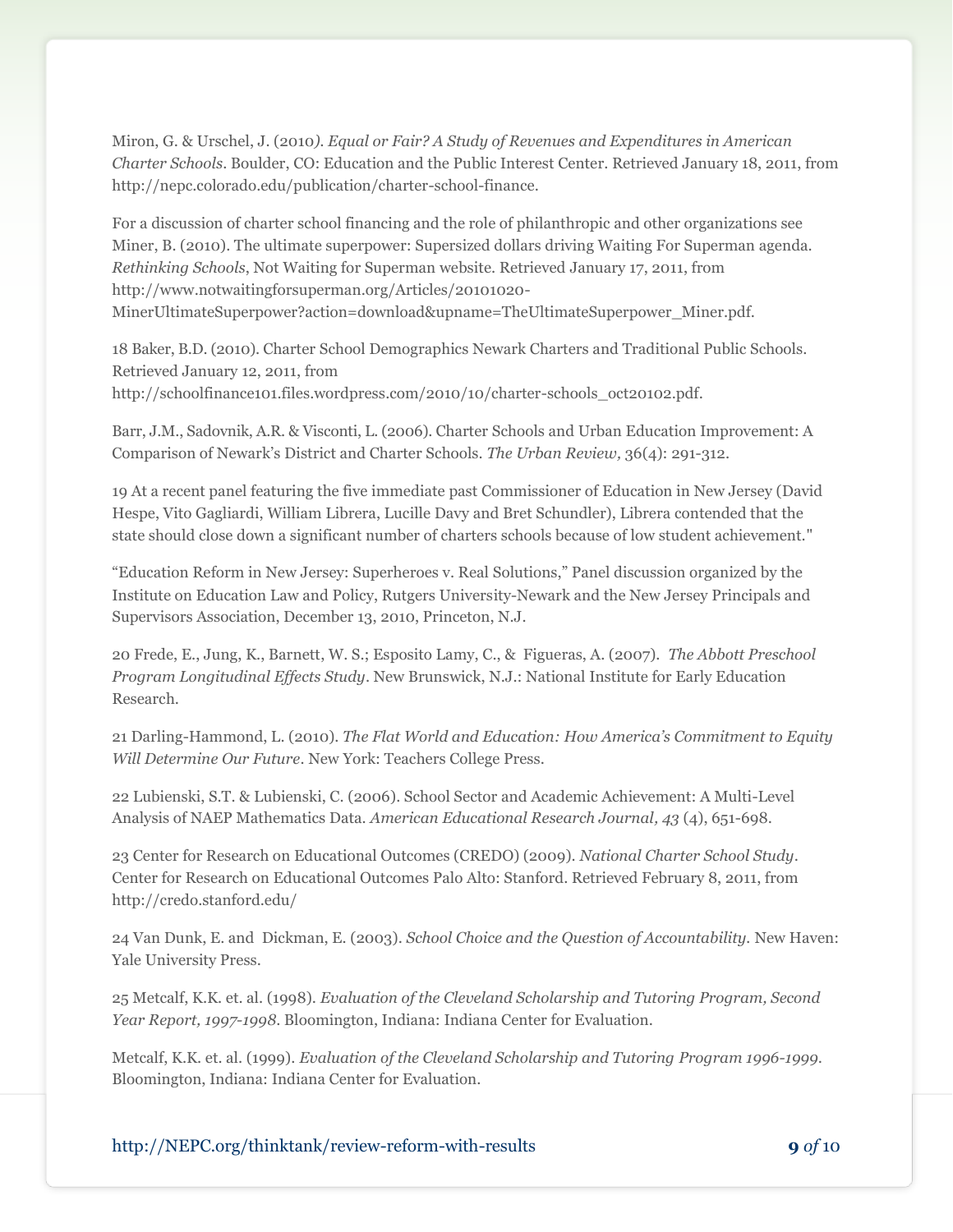Metcalf, K.K. et. al. (2001). *Evaluation of the Cleveland Scholarship and Tutoring Program 1998-2000.* Bloomington, Indiana: Indiana Center for Evaluation.

Metcalf, K.K. et. al. (2003). *Evaluation of the Cleveland Scholarship and Tutoring Program 1998-2001*. Bloomington, Indiana: Indiana Center for Evaluation.

Metcalf, K.K. et al.(2004). *Evaluation of the Cleveland Scholarship and Tutoring Program 1998-2004*. Bloomington, Indiana: Indiana Center for Evaluation.

26 Miron, G., Evergreen, S., & Urschel, J. (2008). *The impact of school choice reforms on student achievement*. Boulder and Tempe: Education and the Public Interest Center & Education Policy Research Unit. Retrieved January 20, 2011, from http://nepc.colorado.edu/files/CHOICE-10-Miron-FINALwithapp22.pdf.

Welner, K. G. (2008). *NeoVouchers: The emergence of tuition tax credits for private schooling*. New York: Rowman & Littlefield.

27 Springer, M.G., Ballou, D., Hamilton, L., Le,V., Lockwood, J.R., McCaffrey, D., Pepper, M., & Stecher, B. (2010). *Teacher Pay for Performance: Experimental Evidence from the Project on Incentives in Teaching*. Nashville, TN: National Center on Performance Incentives at Vanderbilt University.

28 Baker, B.D. (2010). The circular logic of "quality based layoffs." Retrieved January 19, 2011, from http://schoolfinance101.wordpress.com/2010/12/06/the-circular-logic-of-quality-based-layoffarguments/

29 Schwartz, H. (2010). *Housing Policy is School Policy.* New York: The Century Foundation.

30 Ravitch, D. (2010). *The Death and Life of the Great American School System*. New York: Basic Books.